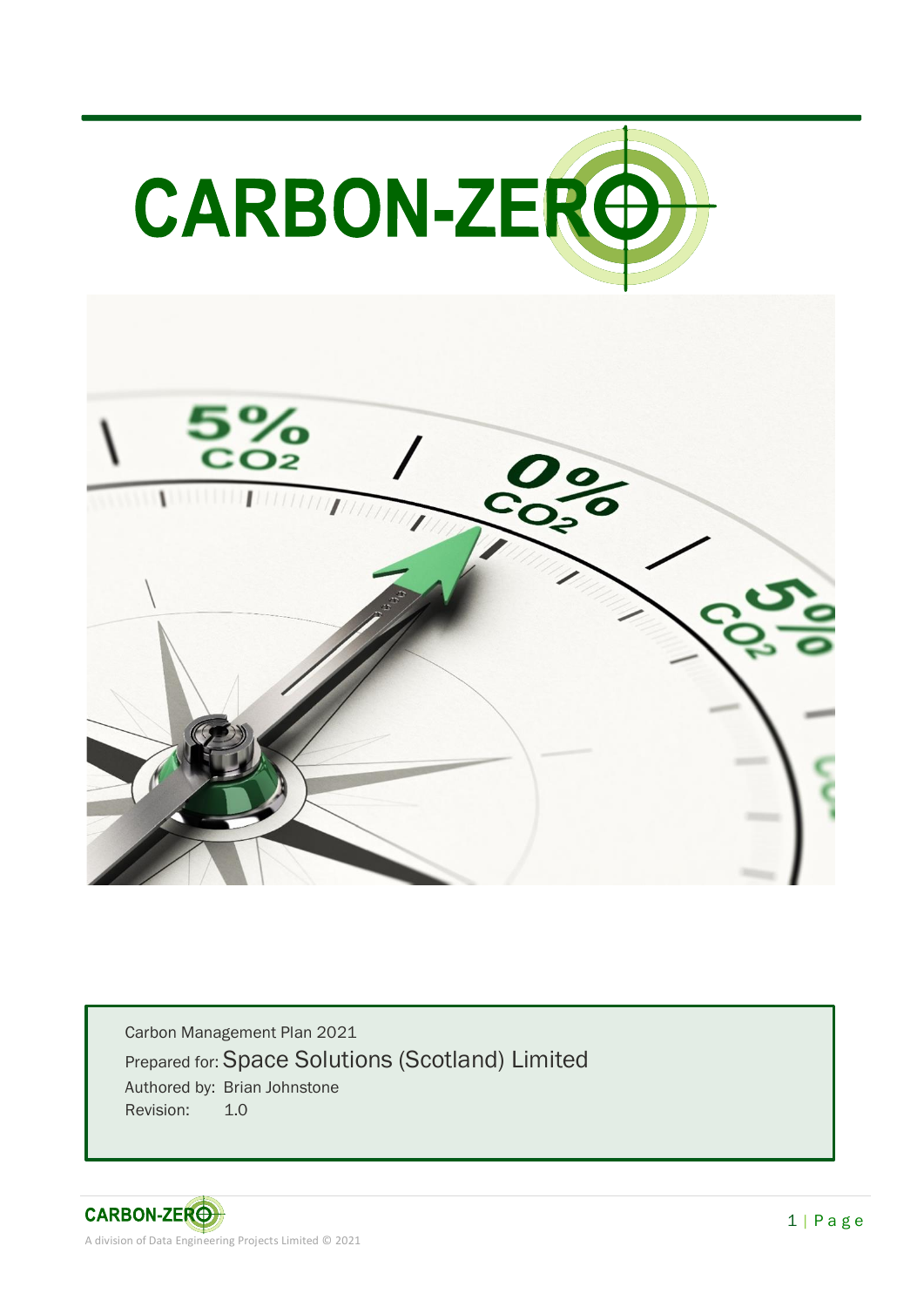#### **Table of Contents**

| 1.  |  |
|-----|--|
| 2.  |  |
| 2.1 |  |
| 3.  |  |
| 3.1 |  |
| 3.2 |  |
| 3.3 |  |
| 4.  |  |
| 4.1 |  |
| 4.2 |  |
| 4.3 |  |
| 4.4 |  |
| 4.5 |  |
| 5.  |  |
| 6.  |  |
| 7.  |  |
| 8.  |  |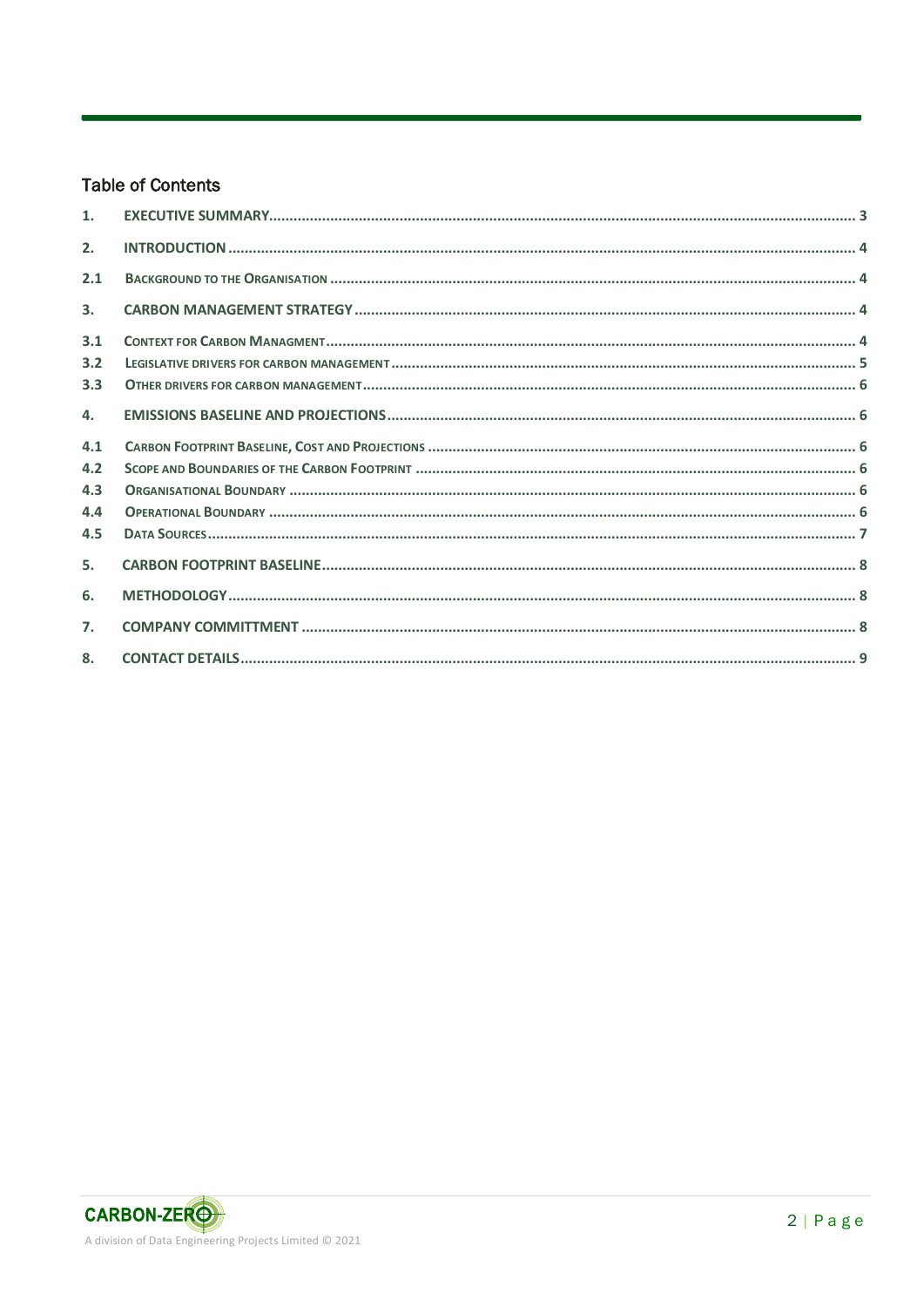### 1. Executive Summary

This, Space Solutions (Scotland) Limited, Carbon Management Plan, states its commitment to achieve Net Zero carbon emissions by 2050

It outlines the businesses aspiration to achieve reductions in its carbon emissions across operational sites from the 2021 carbon footprint baseline. Numerous factors have made this a challenging target including: the complexity of the carbon management process; demands for new skills within, staffing limitations to carry out the identification, planning, resourcing and tracking of carbon reduction projects/initiatives; a changing legislative and policy framework and the changing nature of estate and building use, increasing energy intensiveness of the building stock.

This Carbon Management Plan (CMP) sets out our ambitions for 2022, and a roadmap for progress. Reducing carbon emissions is not just about our commitment to the environment. the same processes we use to identify carbon emissions reductions will also identify opportunities to generate financial savings through improved efficiency in the procurement and operation of our consumable goods, building materials and transport.

The actions outlined within this Plan form part of a larger energy efficiency plan to reduce energy consumption and carbon emissions associated initially with Scopes 1 and 2 of the Greenhouse Gas protocol (Direct emissions from combustion and Indirect emissions from purchased electricity), followed by Scope 3, other indirect emissions associated with Water use & disposal, materials purchased, third-party freight, business travel and leased assets.

The 2021 Scopes 1 & 2 carbon footprint baseline was calculated to be 60 tonnes of carbon dioxide equivalent (tCO2e) and covered electricity, gas consumption.

Space Solutions have set a target to reduce its total annual Scopes  $1 \& 2$  carbon footprint by 15 tCO<sub>2</sub>e by the end of financial year 2022; and to also review Scope 3 emissions during 2022 and set appropriate short, medium and long term reduction targets from 2022 onwards.

#### By 2022, Space Solutions will have reduced its Scope 1 & 2 carbon emissions by 25% on a baseline of 2021. This equates to a figure of 15 tonnes CO<sub>2</sub>e in 2022

Further reductions during 2022 will be achieved through a comprehensive review of all carbon emissions, opportunities for reduction, practicality and financial investment.

The Project Sponsor for this CM Plan is the Director of Facilities Management, who will be assisted in its delivery by heads of departments of Space Solutions.

This CM Plan is viewed as a 'live' document and it is envisaged that there may be changes on an annual basis as Space Solutions ongoing annual assessments, implemented changes identify or change the opportunities available.

To ensure that it remains 'fit for purpose' to deliver targeted carbon savings, this document will be reviewed on an annual basis. This process will be overseen by the Carbon Management Committee (CMC) and coordinated by the project sponsor.

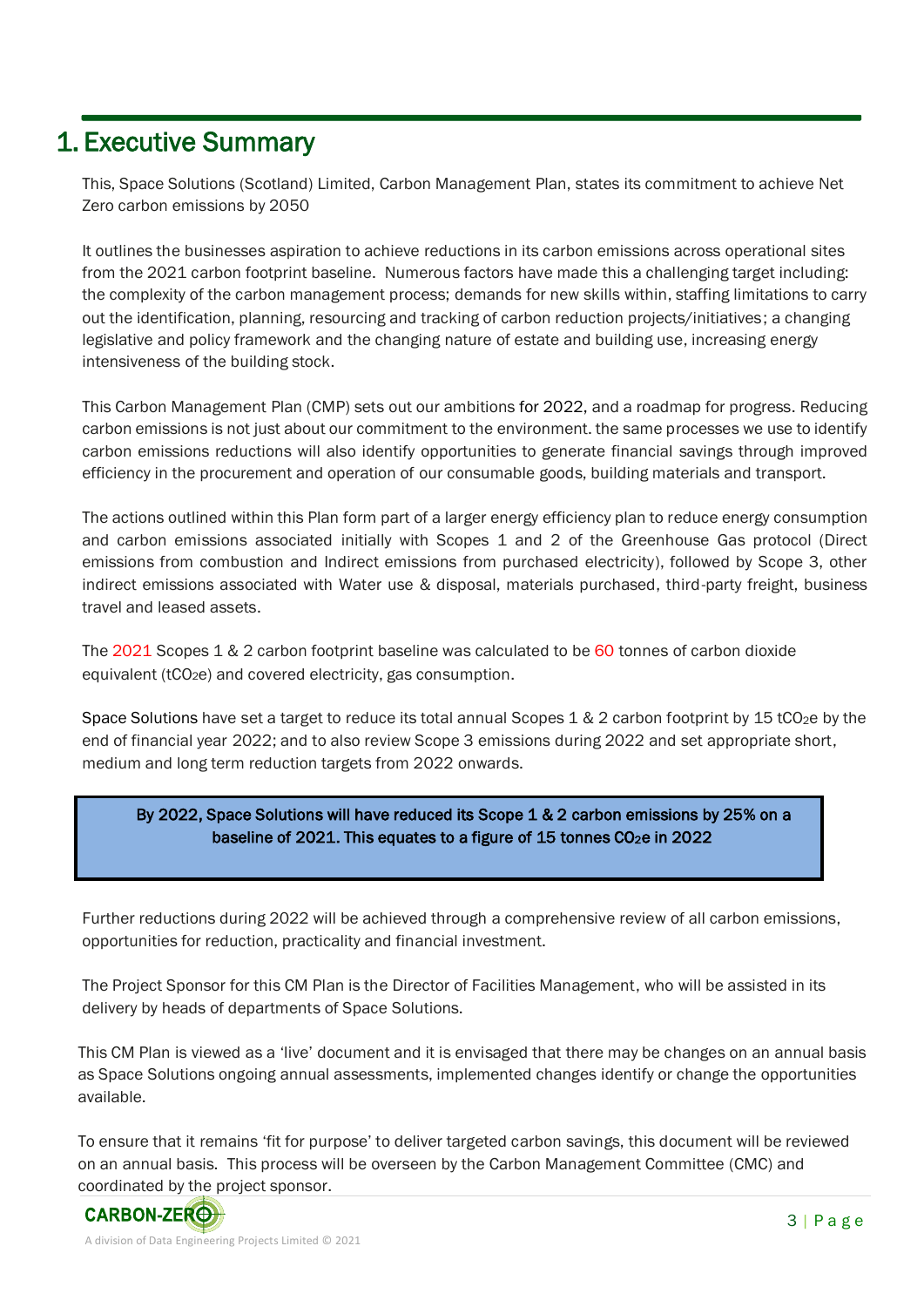# 2. Introduction

### 2.1 Background to the Organisation

Space Solutions (Scotland) Limited was established 1997 and operates across Scotland from sixsites:

| Offices    | Address                             | Post Code           |  |  |
|------------|-------------------------------------|---------------------|--|--|
| Aberdeen 1 | Bishop House, 50 Carden Pl          | <b>AB10 1UP</b>     |  |  |
| Aberdeen 2 | 4-6 Braehead Centre                 | AB12 3PG            |  |  |
| Dundee     | 23, Prospect III, Technology Park   | DD <sub>2</sub> 1SW |  |  |
| Edinburgh  | 2 Lochrin Square, 96 Fountainbridge | EH <sub>3</sub> 9QA |  |  |
| Glasgow    | 140 W George St, Glasgow            | $G2$ 2HG            |  |  |
| Livingston | The Hub, 3 Rankine Square           | <b>EH54 8SH</b>     |  |  |

Space Solutions (Scotland) Limited provides workplace consultancy and design, change management, corporate moves, buildings fit-out, and facilities management, delivering projects with commitment, quality, and vision without compromising on value and health and safety.

## 3. Carbon Management Strategy

### 3.1 Context for Carbon Managment

The organisation faces a complex set of drivers which set the context for carbon management. Crucially, the organisation recognises that these cannot and should not be viewed in isolation from each other or the principal goal of continuously minimising its environmental impact whilst maximising its contribution to society and the economy.

Ultimately, a strong performance with respect to carbon emission reduction should deliver financial benefits to the company by mitigating the risks associated with e.g. increases in energy tariffs and levies.

The following represent the key carbon drivers for company:

- Scottish Government targets
- UK & European targets
- Climate of reducing financial allocations
- Rising energy costs
- Principle that investments in carbon reduction are generally associated with commensurate reductions in future expenditure
- The need to eliminate waste of resources and to increase efficiency
- The organisation's own carbon management targets
- Depletion of the world's finite resources
- It's the right thing to do

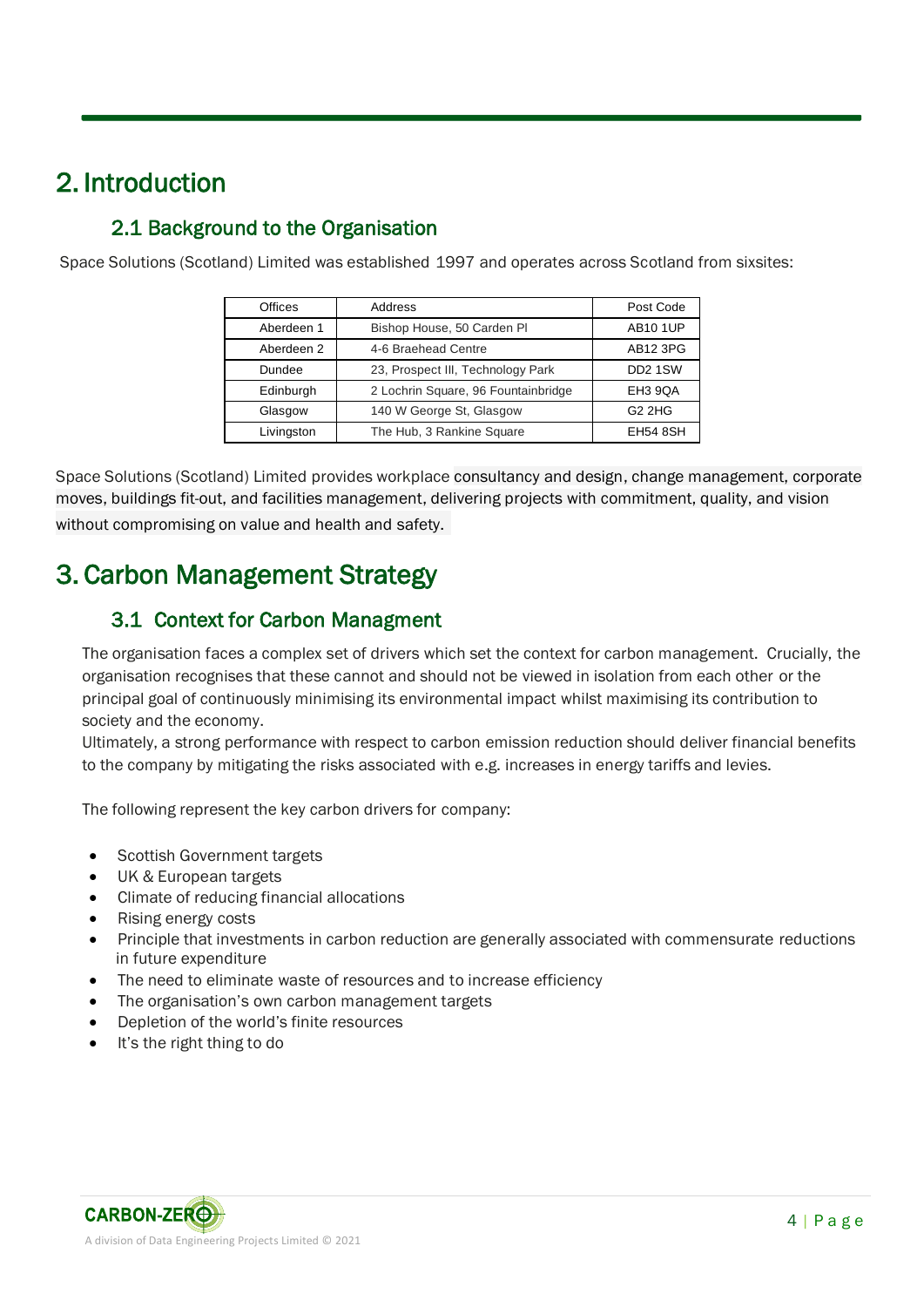#### 3.2 Legislative drivers for carbon management

Over the past 20 years there have been many pieces of legislation enacted at an increasing rate in the UK and Scottish Parliaments which aim to address the issue of climate change, carbon dioxide and greenhouse gas emissions, and sustainability. Many of these stem from European Union Directives which in turn were developed in order to meet the obligations of the Kyoto Protocol, adopted in December 1997 and enforced in 2005. Under Kyoto, ratifying countries agreed to commit to reductions in their carbon emissions by, on average, 5.2% below 1990 levels by 2008-12.

The Agreement was supported in the UK by the findings of the Stern Review<sup>1</sup> on the Economics of Climate Change, published in October 2006, which provides compelling economic reasons to address climate change.

The UK share of the collective Kyoto target assumed by the European Union under the Protocol is a 12.5% reduction in emissions below 1990 levels by 2012. Subsequently the UK Climate Change Programme (launched in 2000) set a target of 20% reduction by 2010 and 60% reduction by 2050. The Climate Change (Scotland) Act 2009 pledges to reduce Scotland's greenhouse gas (GHG) emissions by 42% by the year 2020 and by 80% by the year 2050. Scottish Ministers are also committed to the promotion of renewable energy in Scotland. They set a target that 80% of the electricity generated in Scotland (as a proportion of gross consumption) should come from renewable sources by 2020, with an interim target of 31% by 2011.

The UK Government has placed an emphasis on the public sector setting a leading example. Public sector leadership will be critical to the achievement of the Government's climate change objectives. In addition to the EU's Emissions Trading System (EU ETS), a number of legislative instruments such as the Climate Change Levy (CCL) and Carbon Reduction Commitment – Energy Efficiency Scheme (CRC EES) have been introduced by the UK Government, designed to encourage organisations to reduce emissions. The CRC EES introduces carbon trading to energy intensive organisations not part of the EU ETS. The EU Energy Performance of Buildings Directive (EPBD) was transposed into Scottish law in 2008 and has placed an obligation to evaluate energy usage for inclusion in Energy Performance Certificates to be displayed in all public buildings meeting certain criteria.

The 2010 recast Directive also includes provisions include nearly zero energy requirements for new public buildings within 8 years or less while Scottish and UK Sustainable Construction strategies aim for zero energy buildings in the same time-frame. This, allied to recent changes in Buildings Regulations, will require the organisation to be proactive in terms of building design, construction and use.

Legislative drivers for carbon management can take the form of targets (e.g. from UK or Scottish Government), incentive systems, charging schemes, or regulatory compliance requirements.

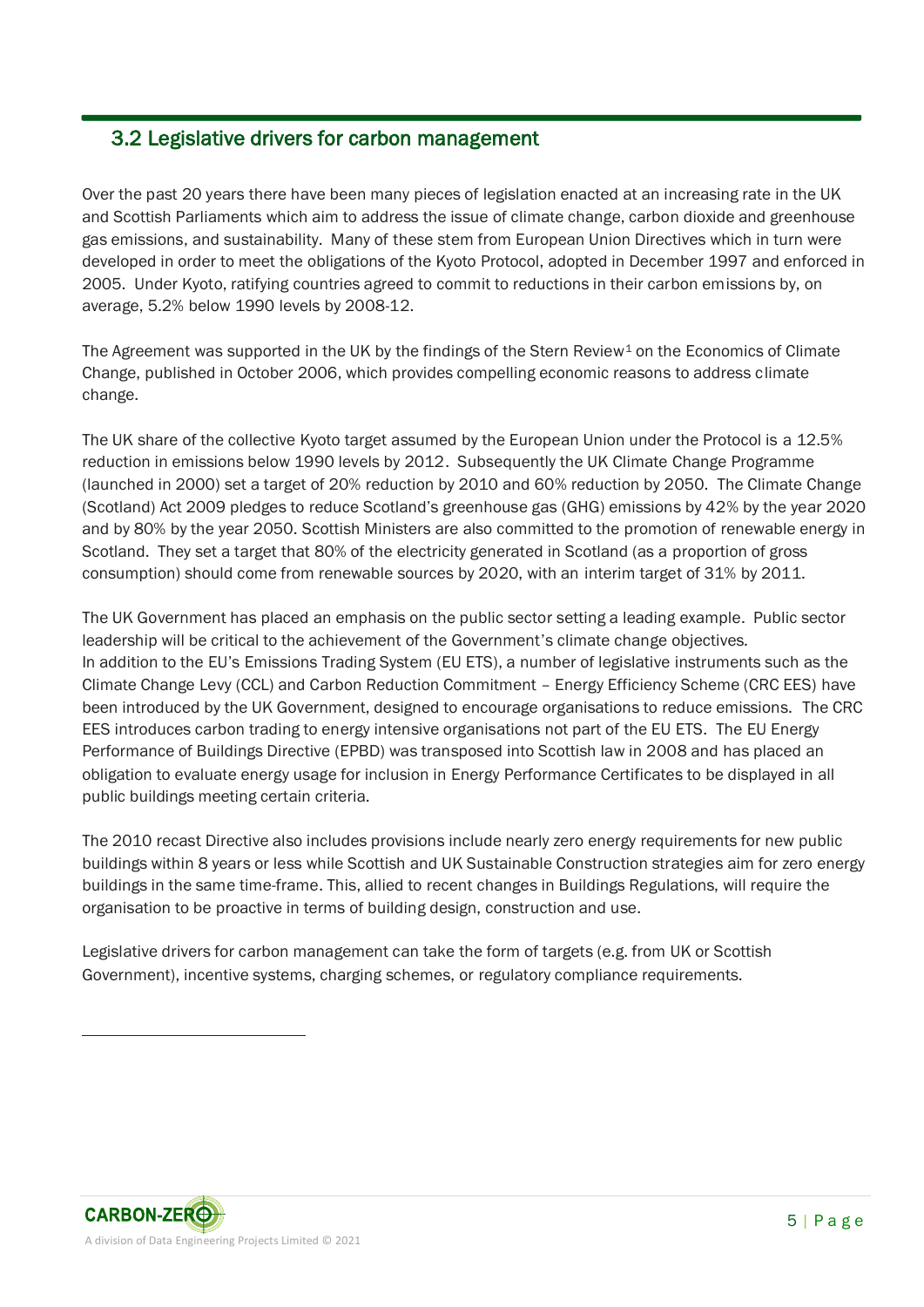#### 3.3 Other drivers for carbon management

While reducing the financial and legal risks posed by various legislative requirements is a significant driver behind the company's carbon management program there are other factors supporting the need for improving energy efficiency and reducing carbon emissions.

- Cost saving: The case for carbon reduction is strengthened by current financial constraints requiring reduced operating costs whilst maintaining effective service delivery. This provides a strong incentive to cut resource consumption to release this money for frontline services.
- **Reputational benefit:** By delivery of sustained carbon reductions, the company will be viewed as an exemplar enhancing the organisations broader sustainability credentials.
- Improved staff satisfaction: Studies have identified a correlation between an organisation with strong environmental performance and high staff satisfaction.
- Improved engagement with key stakeholders: Key stakeholders of the business, including the local community, are increasingly focusing on sustainability. Space Solutions (Scotland) Limited engagement and enhanced commitment will enhance the relationship with these stakeholders.

## 4. EMISSIONS BASELINE AND PROJECTIONS

### 4.1 Carbon Footprint Baseline, Cost and Projections

This section covers the establishment of the company's carbon footprint.

### 4.2 Scope and Boundaries of the Carbon Footprint

The resources to be included in a carbon footprint are defined in relation to two boundaries, the organisational and the operational boundary.

Definition of the boundaries is determined by the extent of the estate, goods and services over which the company has operational control, and the availability of good quality data.

### 4.3 Organisational Boundary

Organisation boundary: sets out which assets are to be included in the footprint and are shown in the table below.

### 4.4 Operational Boundary

Operational boundary: essentially sets out the emission sources included in the footprint and is shown in the "emissions" column in Table below.

In keeping with the Greenhouse Gas Protocol<sup>2</sup> (WRI 2004), the operational boundary should include all Scope 1 and Scope 2 emissions (e.g., on-site fuel combustion, company owned vehicles and purchased electricity consumption). Scope 3 emissions covering Business Travel, Materials, Waste disposal, Third Party Freight and any additional elements identified during 2022 Scope 3 reporting.

 $2$  The Greenhouse Gas Protocol: A Corporate Accounting and Reporting Standard Revised Edition, Worlds Resources Institute; World Business Council for Sustainable Development, 2004.

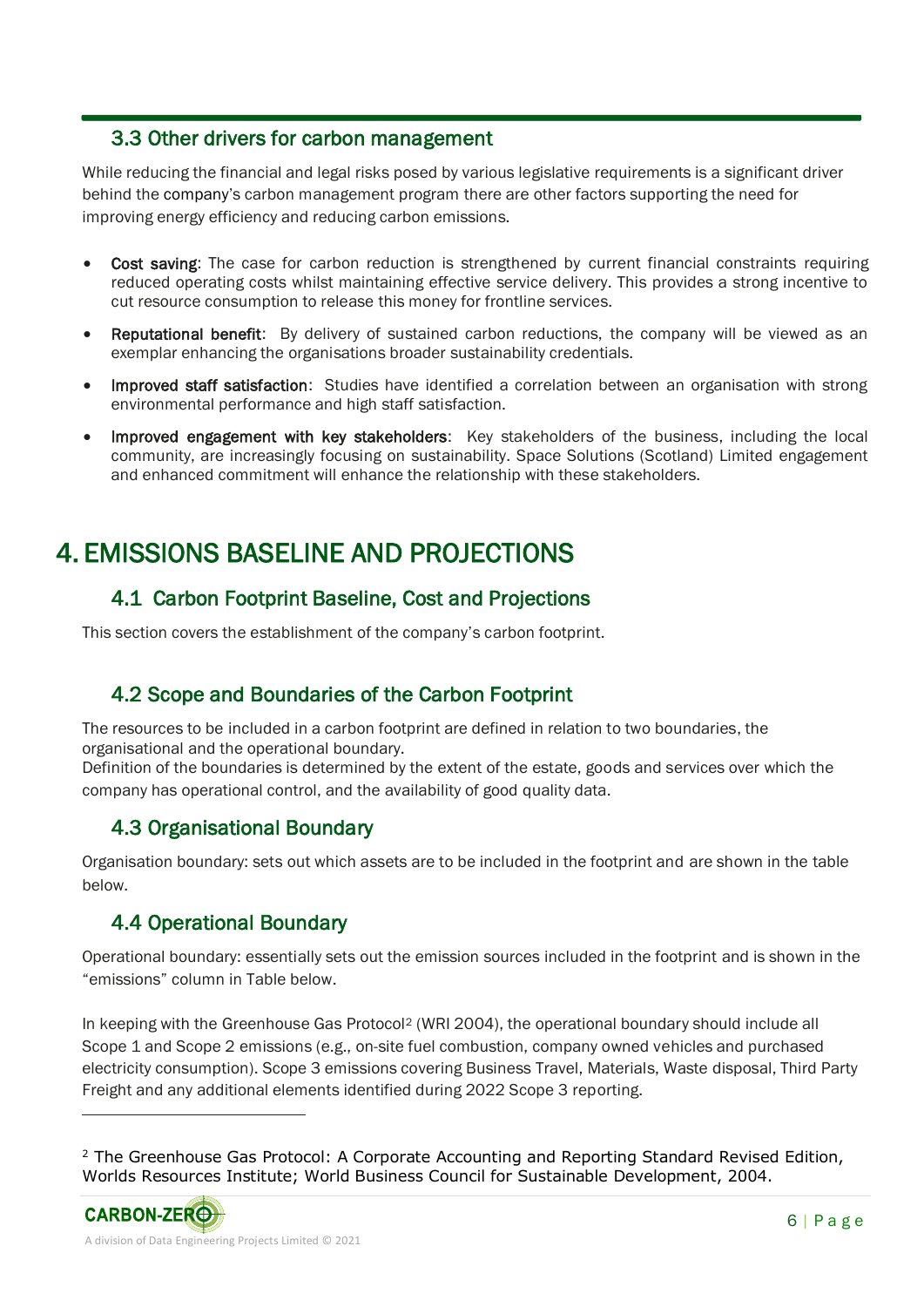#### Table Company Carbon Footprint Boundaries

| <b>Offices</b> | <b>Function</b>                        | <b>Emissions Type</b>                                                                                                            |
|----------------|----------------------------------------|----------------------------------------------------------------------------------------------------------------------------------|
| Aberdeen 1     | Bishop House, 50 Carden Pl             | Direct Fuels,<br>Electricity, Water<br>usage & discharge,<br>Waste, Business<br>travel                                           |
| Aberdeen 2     | 4-6 Braehead Centre                    | Direct Fuels,<br>Electricity, Water<br>usage & discharge,<br>Waste, Business<br>travel, Materials,<br><b>Third Party Freight</b> |
| Dundee         | 23, Prospect III, Technology<br>Park   | Direct Fuels.<br>Electricity, Water<br>usage & discharge,<br>Waste, Business<br>travel                                           |
| Edinburgh      | 2 Lochrin Square, 96<br>Fountainbridge | Direct Fuels,<br>Electricity, Water<br>usage & discharge,<br>Waste, Business<br>travel                                           |
| Glasgow        | 140 W George St, Glasgow               | Direct Fuels,<br>Electricity, Water<br>usage & discharge,<br>Waste, Business<br>travel                                           |
| Livingston     | The Hub, 3 Rankine Square              | Direct Fuels,<br>Electricity, Water<br>usage & discharge,<br>Waste, Business<br>travel                                           |

### 4.5 Data Sources

The data sources used in our CMP are based on robust data provided by both internal and external partners. The main streams of data (consumption and costs) input are as follows:- Utility provider billing, Vehicle records, Accounts billing, Waste Disposal records

Data will then be collated and converted to a CO<sub>2</sub>e tonnage equivalent using GOV.UK BEIS 2021 factors for Company Reportings for the appropriate Reporting Year.

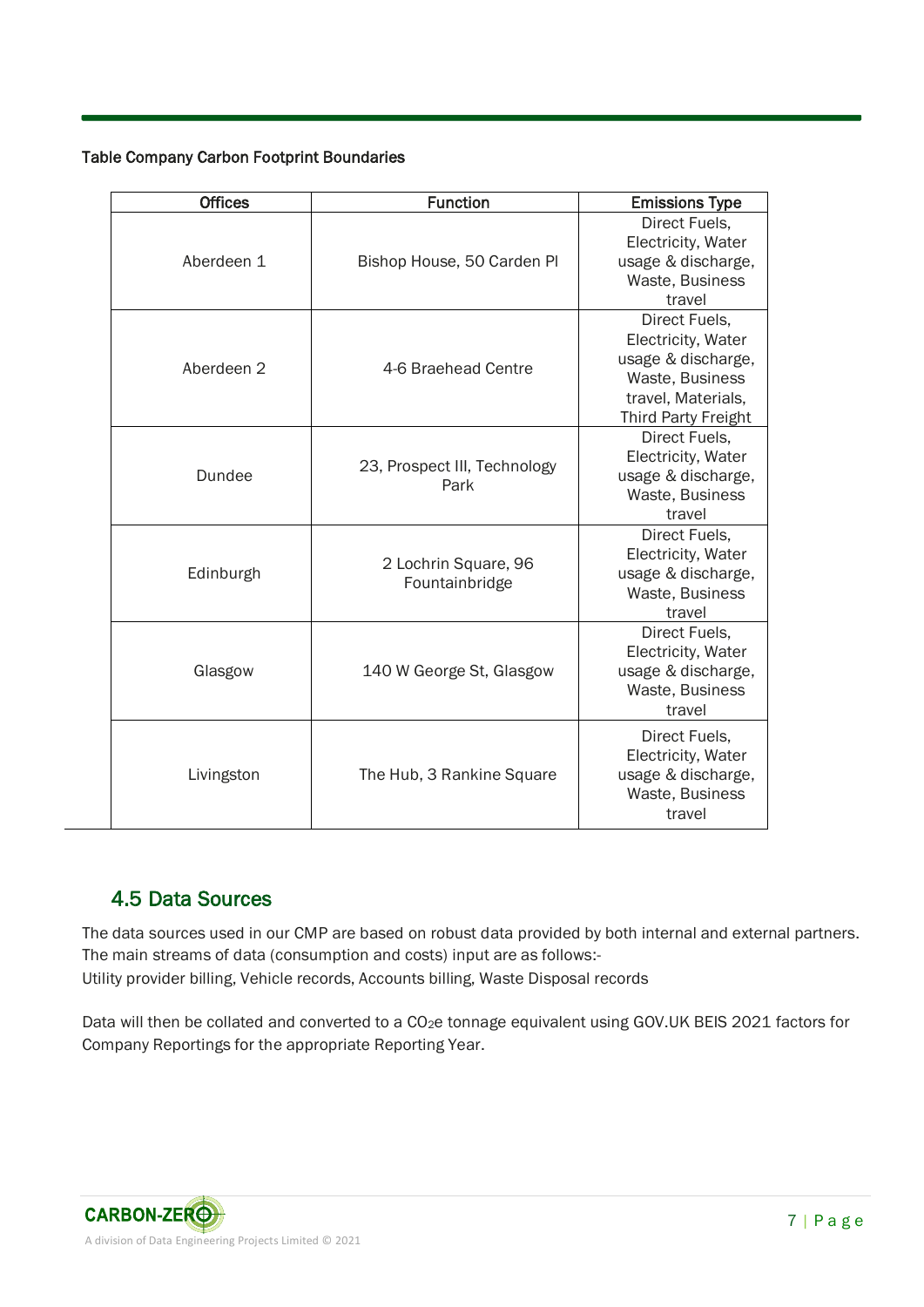# 5. Carbon Footprint Baseline

Overall Carbon Footprint for Scopes 1 & 2 emissions for 2021 was 60.4 tonnes CO2e as detailed in the table below.

This provides a business metric of 60 tonnes CO2e per 1000 manhours, to allow baseline comparison on varying levels of business performance.

| Electricity and Natural Gas Consumption across sites |                                |        |        |           |         |             |                     |                  |          |                   |
|------------------------------------------------------|--------------------------------|--------|--------|-----------|---------|-------------|---------------------|------------------|----------|-------------------|
|                                                      |                                |        |        |           |         |             |                     | <b>Emissions</b> |          | <b>Tonnes</b>     |
|                                                      | Aberdeen 1 Aberdeen 2   Dundee |        |        | Edinburgh | Glasgow | Livingstone | <b>Annual Total</b> | Factor           | kg CO2e  | CO <sub>2</sub> e |
| Electricity kWh                                      | 103.056                        | 39.936 | 29.472 | 28,880    | 32.140  | 34.243      | 267.727             | 0.21233          | 56846.47 | 56.8              |
| Natural Gas kWh                                      |                                |        |        |           |         | 19500       | 19,500              | 0.18316          | 3571.62  | 3.6               |
|                                                      |                                |        |        |           |         |             |                     |                  | Total    | 60.4              |

60.4

Electricity and Gas consumption figures are reported for November 2021 and multiplied x 6 for cold months and 6 x 60% for warmer months.

### 6. Methodology

This Carbon Management Plan, shall measure its emissions utilising the UK government's annually published BEIS emissions factor database for reporting it Scopes 1, 2 & 3 emissions year on year and shall be documented in alignment with the UK GHG Protocol. The greenhouse gases being measured in this report have been simplified to CO2e (or CO2 equivalent); CO2e is a metric measure used to compare the emissions from various greenhouse gases on the basis of their global-warming potential (GWP), by converting amounts of other gases to the equivalent amount of carbon dioxide with the same global warming potential.

Each annual report shall identify the opportunities and practicality of making changes around our buildings, and all areas of our operations.

### 7. Company Committment

 Space Solutions (Scotland) Limited are committed through careful management through this carbon management plan to achieve net zero carbon by 2050.

Signed………… ……………………February 2022……………………………

Director……………Jim Mathieson…(Managing Director)…………………………………………………